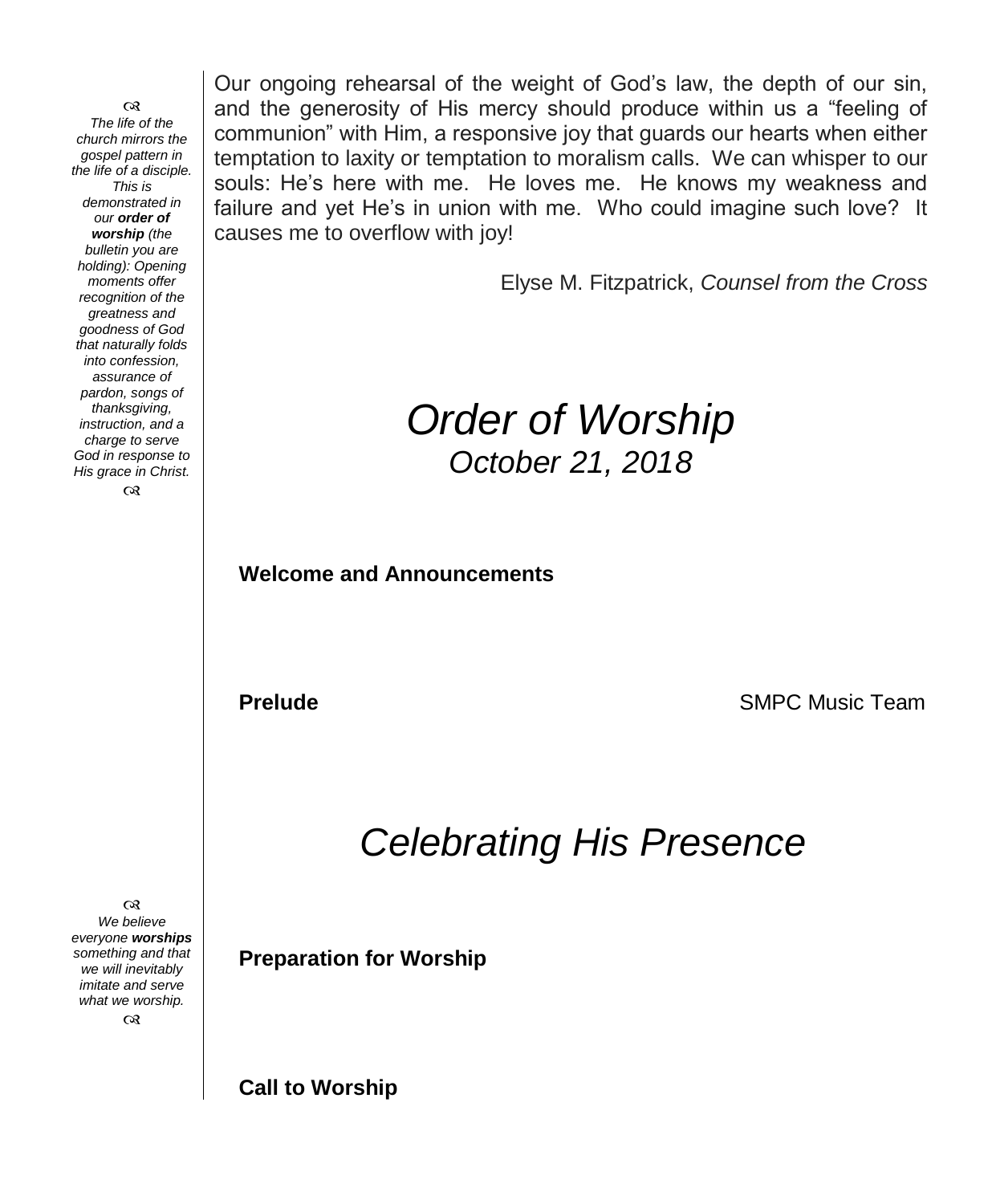## *O Church Arise*

O Church arise and put your armor on, hear the call of Christ our Captain, For now the weak can say that they are strong In the strength that God has given. With shield of faith and belt of truth we'll stand against the devil's lies; An army bold whose battle cry is love, Reaching out to those in darkness. Come see the cross where love and mercy meet, as the Son of God is stricken. Then see His foes lie crushed beneath His feet, For the Conqueror has risen! And as the stone is rolled away and Christ emerges from the grave, This victory march continues till the day Every eye and heart shall see Him. So Spirit come, put strength in every stride, give grace for every hurdle,

That we may run with faith to win the prize Of a servant good and faithful. As saints of old still line the way retelling triumphs of His grace, We hear their calls and hunger for the day When with Christ we stand in glory.

**Invocation**

**A Gospel Moment** 

#### **The Prayer of Confession and Repentance**

Almighty God, You have raised Jesus from death to life, and crowned Him Lord of all. We confess that we often have not bowed before Him, or acknowledged His rule in our lives. We have followed in the ways of the world and failed to give Him glory. Forgive and restore us, that we may be Your faithful people, obeying the commands of our Lord Jesus Christ.

 $\alpha$ *The gospel moment is a time we use to remind people of the death and resurrection of Jesus Christ. By His obedience we are justified, and by His death we are reconciled to God. As we apprehend this we are ready to confess our sin.*  $\Omega$ 

 $\infty$ *Since we understand that we are redeemed sinners, we agree with God about our sin to the end that we might be confirmed in the forgiveness and absolution we have in Christ. This pattern of confession makes way for affirmation and confirmation of God's covenant promise that He assures every believer of pardon for the sake of Christ's obedience and substitution.*  $\infty$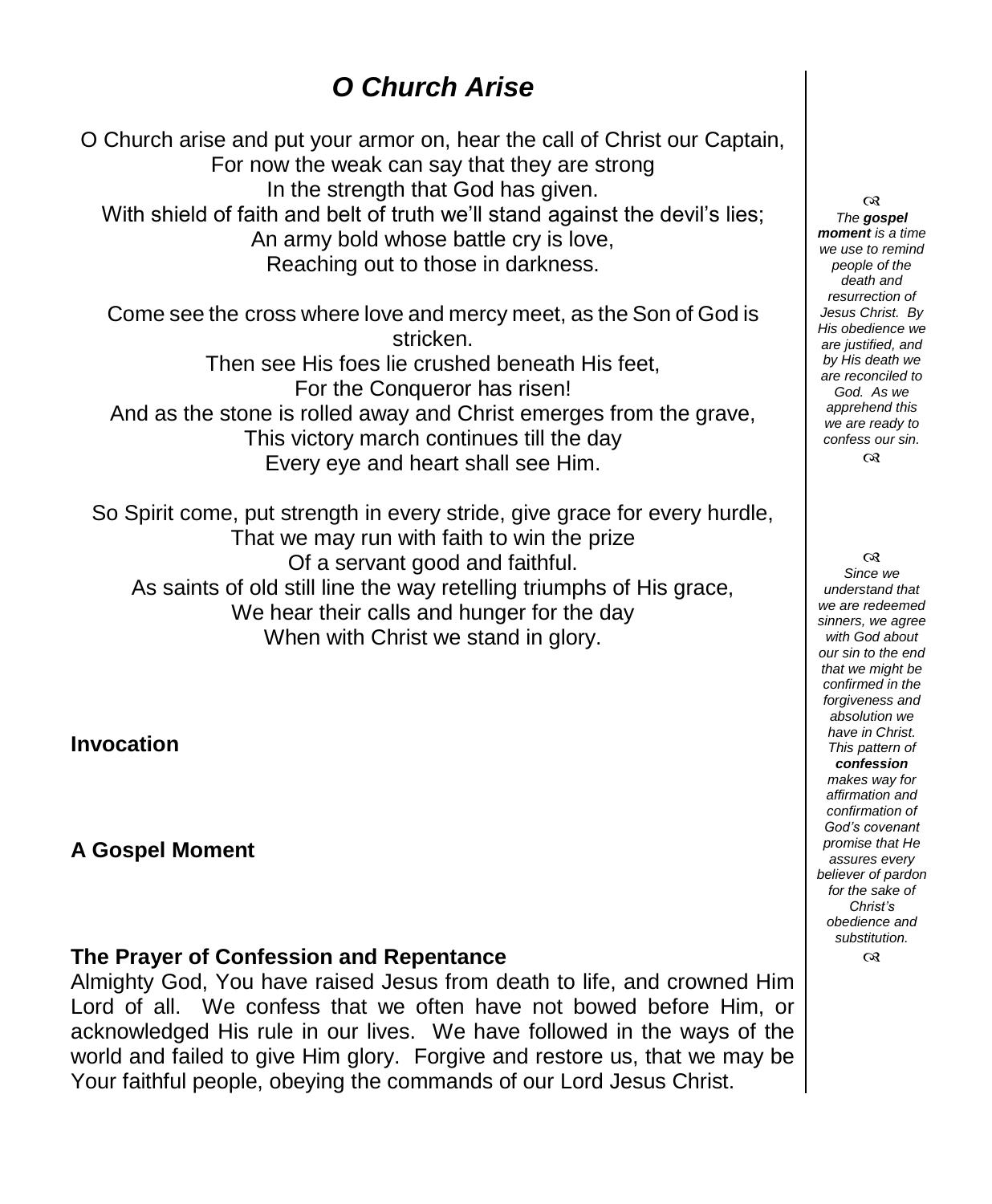#### **Assurance of Pardon** *People:* Thanks be to God!

 $\alpha$ *For assurance of pardon, the man who has faith is the man who is no longer looking at himself and no longer looking to himself. He looks entirely to the Lord Jesus Christ and His finished work, and rests on that alone". –Martyn Lloyd-Jones*  $\infty$ 

### *White as Snow*

White as snow, white as snow, Though my sins were as scarlet; Lord, I know, Lord, I know, That I'm clean and forgiven.

Through the power of Your blood, Through the wonder of Your love, Through faith in You I know That I can be white as snow.

**The Blessing**

*Minister:* The grace of God be with you. *People:* And also with you.

**Greeting One Another in the Name of the Lord**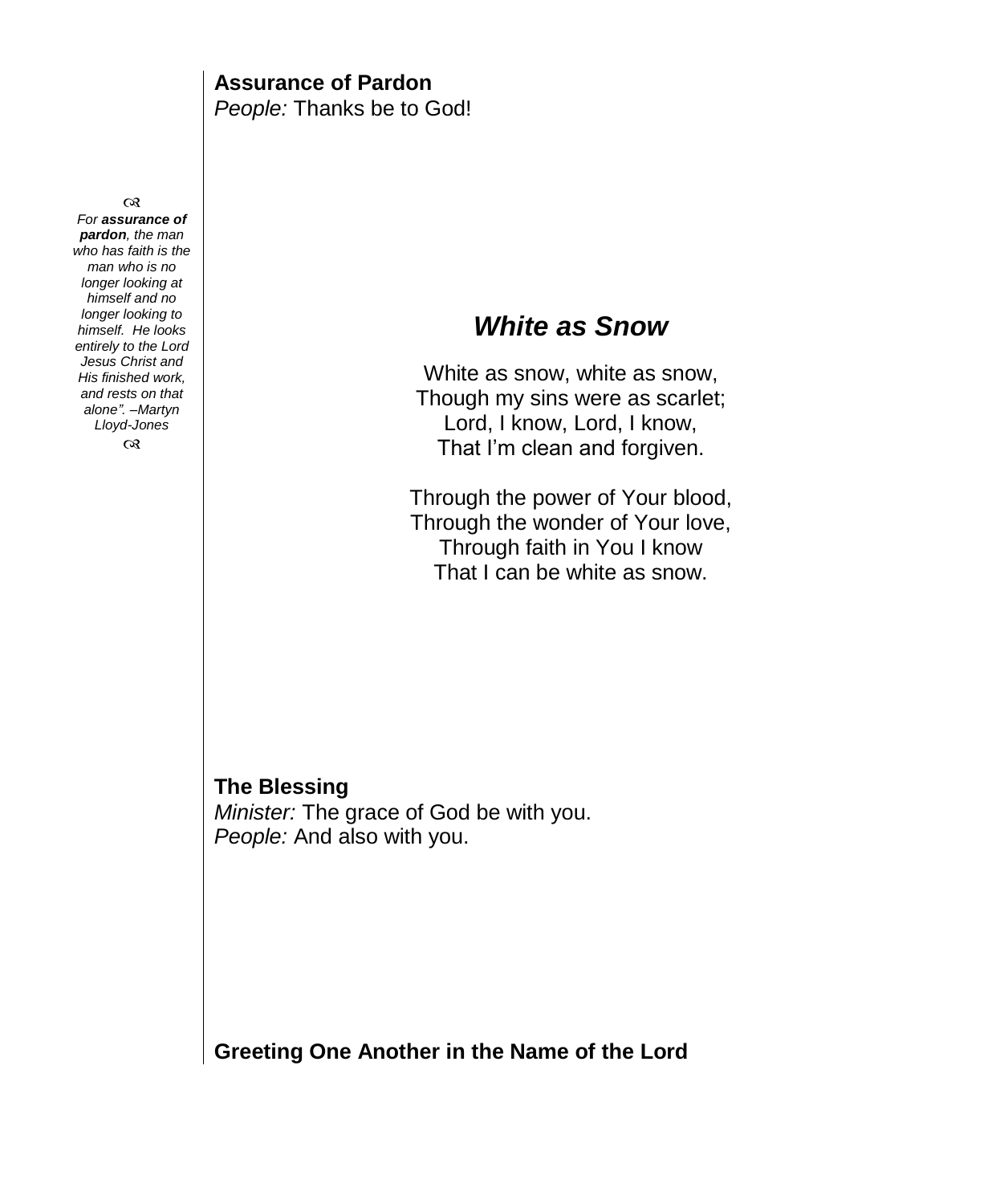## *Experiencing Renewal*

## *Ancient of Days*

Blessing and honor, glory and power, Be unto the Ancient of Days. From every nation, all of creation, Bow before the Ancient of Days.

Every tongue in heaven and earth, Shall declare Your glory; Every knee shall bow at Your throne in worship; You will be exalted O God; And Your kingdom shall not pass away, O Ancient of Days.

Your kingdom shall reign over all the earth; Sing unto the Ancient of Days. For none can compare to Your matchless worth, Sing unto the Ancient of Days,

*(repeat all)*

## *My Glorious Hope*

Though waves of troubles come and pour in like a flood, My soul will not despair. Within Your sov'reign arms no valley is too dark To keep me from Your care. Your presence and Your promises Are joy and life to me.

Chorus: Jesus You're my glorious hope, Ever faithful to Your own, You have filled my nights With Your sweet song of grace, Jesus You're my glorious hope, my glorious hope. 7

 $\Omega$ *Now that we have reenacted the story of the gospel as a church community. We now experience the renewal merited for us by Jesus Christ. We express this renewal in our singing praises to Jesus for His great mercy towards us.*  $\infty$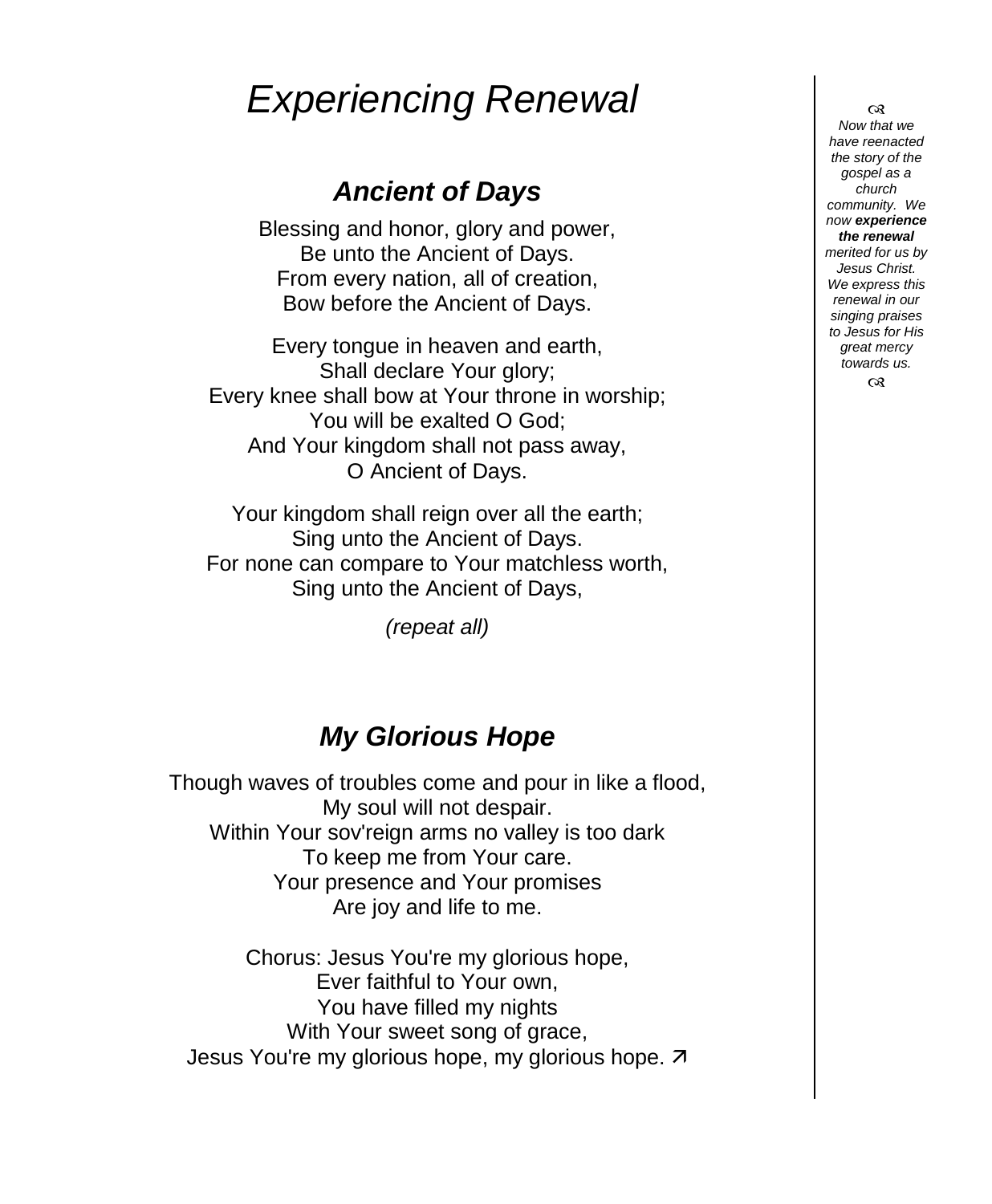| CB.<br>Jesus, our<br>shepherd,<br>prays with<br>us and for<br>us. We pray<br>the pastoral<br>prayer<br>expecting<br>the Holy<br>Spirit to<br>minister<br>Jesus'<br>benefits to<br>us as He<br>prays for us.<br>$\infty$ | When condemnations rise, when failures fill my eyes,<br>Remind me once again<br>That my sufficiency<br>Is found upon the tree<br>That bought my righteousness.<br>The depth of Your unchanging love<br>Displayed on Calvary. (chorus)<br>Bridge: And Jesus, ev'ry trial only proves<br>You're worthy of all the trust<br>I've placed in You-my glorious hope. |
|-------------------------------------------------------------------------------------------------------------------------------------------------------------------------------------------------------------------------|---------------------------------------------------------------------------------------------------------------------------------------------------------------------------------------------------------------------------------------------------------------------------------------------------------------------------------------------------------------|
|                                                                                                                                                                                                                         | <b>Pastoral Prayer</b>                                                                                                                                                                                                                                                                                                                                        |
| ෬<br>(children<br>4-6 years<br>are<br>dismissed<br>to<br>Children's<br>Church at<br>this time)<br>$\infty$                                                                                                              | Song of Preparation to Hear God's Word                                                                                                                                                                                                                                                                                                                        |
|                                                                                                                                                                                                                         | Jesus, the Very Thought of Thee                                                                                                                                                                                                                                                                                                                               |
|                                                                                                                                                                                                                         | Jesus, the very thought of Thee with sweetness fills my breast;<br>But sweeter far Thy face to see, and in Thy presence rest.                                                                                                                                                                                                                                 |
|                                                                                                                                                                                                                         | O Hope of ev'ry contrite heart, O Joy of all the meek,<br>To those who fall, how kind Thou art! How good to those who seek!                                                                                                                                                                                                                                   |
|                                                                                                                                                                                                                         | Jesus, our only joy be Thou, as Thou our prize wilt be;<br>Jesus, be Thou our glory now, and through eternity.                                                                                                                                                                                                                                                |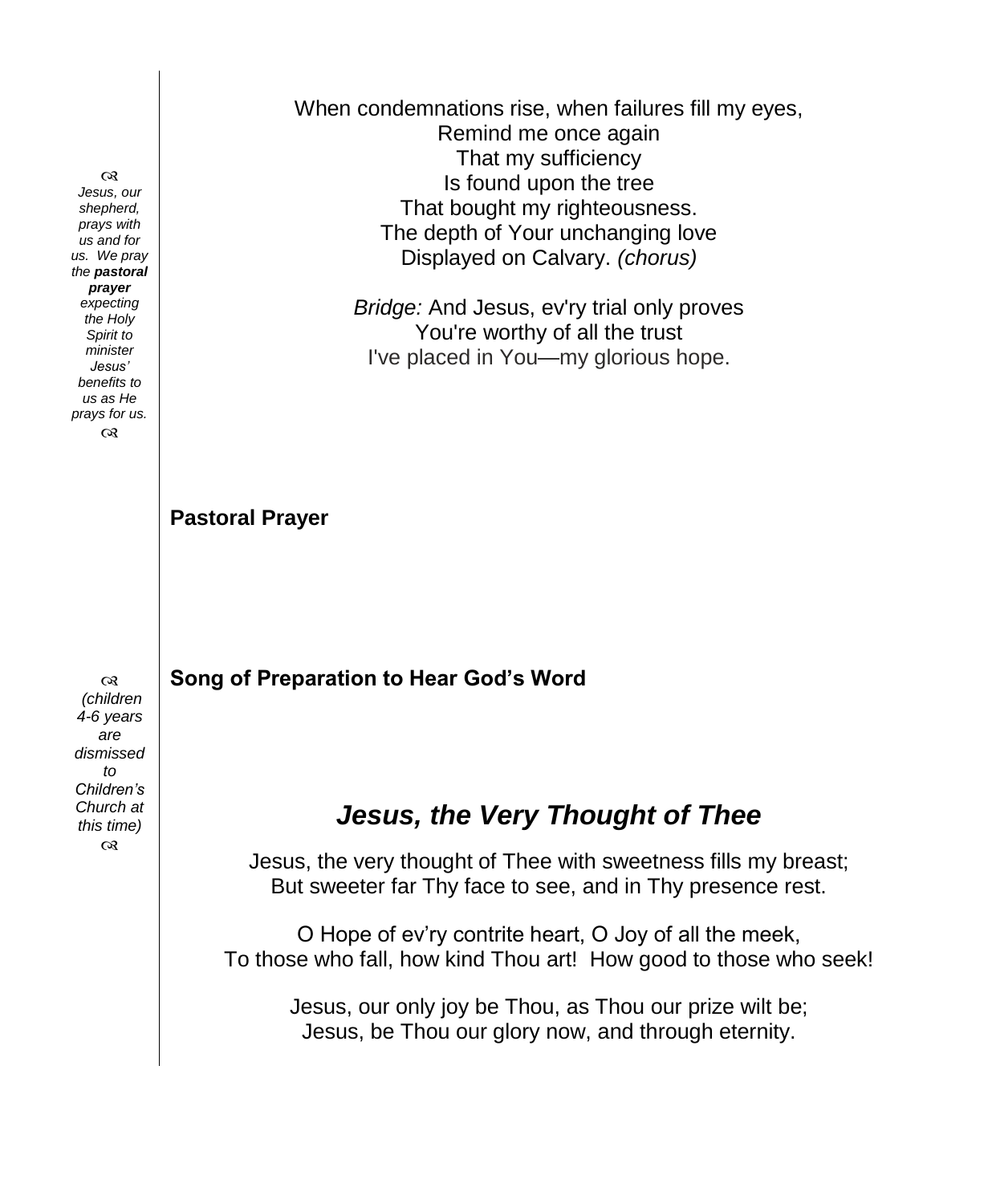# *Deepening Our Commitment*

#### **Preaching of the Word Tim Posey**

Series: The Superiority of Christ "Enoch: Walking with God by Faith" Hebrews 11:5 Theme: *Commitment to the Way of Intimacy*

Introduction:

I. Walking with God

II. Peace with God

III. Walking in the presence of God

Conclusion:

 $\infty$ *Since Jesus Christ has committed Himself to us in the laying down of His precious life, we are reminded of this in the preaching of the Word and likewise called to a daily, deepening commitment to follow after Him.*  $\infty$